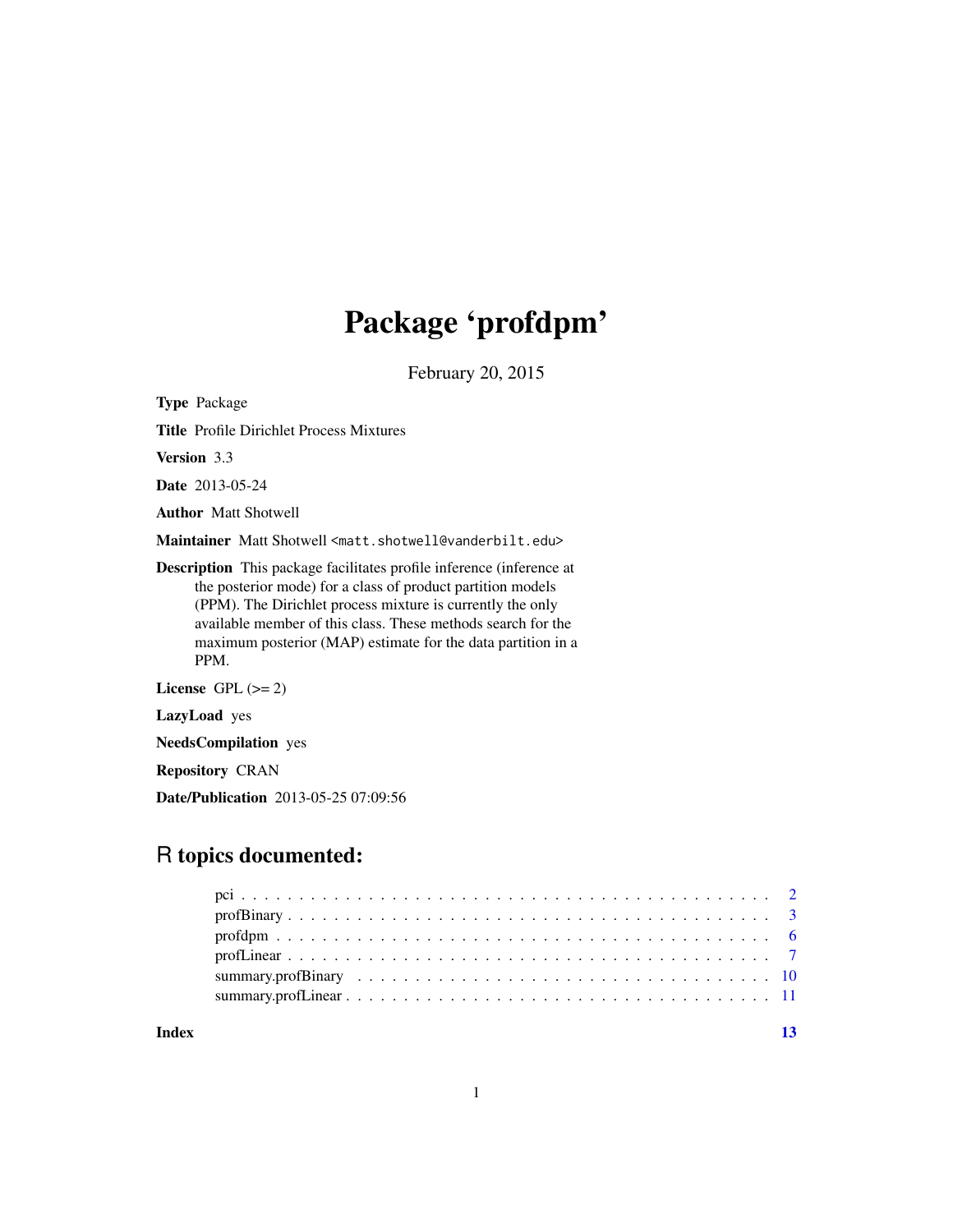#### Description

This function computes several partition comparison indices.

#### Usage

pci(x1, x2)

#### Arguments

| x1 | a factor |
|----|----------|
| x2 | a factor |

#### Details

This function computes indices of similarity between two factors representing the cluster partition of *n* items. The two vectors must be of the same length. Let  $n_{11}$  be the number of item pairs that occur in the same cluster in both partitions  $x1$  and  $x2$ ,  $n_{00}$  the number of item pairs that occur in differenct clusters in both partitions,  $n_{10}$  the number of item pairs that occur in the same cluster in partition x1 but in different clusters in parition x2, and  $n_{01}$  the number of item pairs that occur in different clusters in partition x1 but in the same cluster in partition x2. The Rand index is given by

$$
\frac{n_{11}+n_{00}}{n_{11}+n_{00}+n_{01}+n_{10}}.
$$

The Fowlkes and Mallows index is given by

$$
\frac{n_{11}}{\sqrt{(n_{11}+n_{01})(n_{11}+n_{10})}}.
$$

The Wallace indices are respectively given by

$$
\frac{n_{11}}{n_{11} + n_{10}} \qquad \frac{n_{11}}{n_{11} + n_{01}}
$$

.

The Jaccard index is given by

$$
\frac{n_{11}}{n_{11}+n_{01}+n_{10}}.
$$

#### Value

A named vector with the following elements:

| R   | Rand index                |
|-----|---------------------------|
| FM  | Fowlkes and Mallows index |
| W10 | Wallace 10 index          |
| W01 | Wallace 01 index          |
|     | Jaccard index             |

<span id="page-1-1"></span><span id="page-1-0"></span>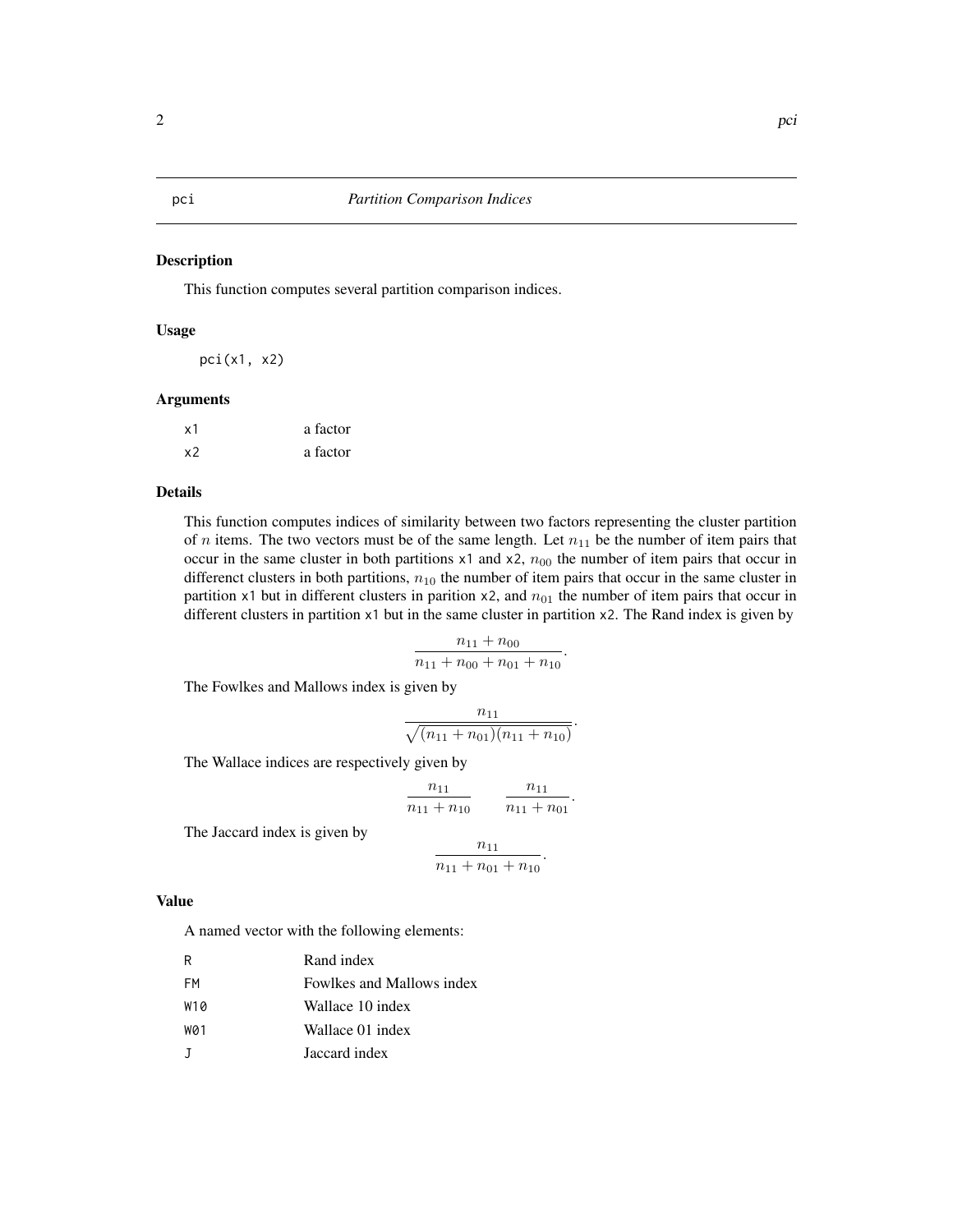#### <span id="page-2-0"></span>profBinary 3

#### Author(s)

Matt Shotwell

#### References

Matthew S. Shotwell (2013). **profdpm**: An R Package for MAP Estimation in a Class of Conjugate Product Partition Models. *Journal of Statistical Software*, 53(8), 1-18. URL http://www.jstatsoft.org/v53/i08/.

Rand, W. (1971) Objective Criteria for the Evaluation of Clustering Methods. Journal of the American Statistical Association 66:846-850

Fowlkes, E. B. and Mallows, C. L. (1983) A Method for Comparing Two Hierarchical Clusterings. Journal of the American Statistical Association 78:553-569

Wallace, D. L. (1983) A Method for Comparing Two Hierarchical Clusterings: comment. Journal of the American Statistical Association 78:569-576

<span id="page-2-1"></span>profBinary *Binary Product Partition Models*

#### Description

This function finds the most probable cluster partition in a binary product partition model (PPM). The Dirichlet process mixture of binary models is the default PPM.

#### Usage

profBinary(formula, data, clust, param, method="agglomerative", maxiter=1000, crit=1e-6, verbose=FALSE, sampler=FALSE)

#### Arguments

| formula | a one-sided formula specifying a set of binary response variables.                                                                                                                                                                                                                                                                                                                                      |
|---------|---------------------------------------------------------------------------------------------------------------------------------------------------------------------------------------------------------------------------------------------------------------------------------------------------------------------------------------------------------------------------------------------------------|
| data    | a dataframe where formula is evaluated                                                                                                                                                                                                                                                                                                                                                                  |
| clust   | optional vector of factors (or coercible to factors) indicating initial clustering<br>among observations.                                                                                                                                                                                                                                                                                               |
| param   | optional list containing the any of the named elements alpha, a $\theta$ , and b $\theta$ cor-<br>responding to the prior parameters of the beta-binary Dirichlet process mixture.<br>The prior parameters of the beta-binary Dirichlet process mixture should all be<br>scalars.                                                                                                                       |
| method  | character string indicating the optimization method to be used. Meaningful val-<br>ues for this string are "stochastic", "gibbs", "agglomerative", and "none".                                                                                                                                                                                                                                          |
|         | • The "stochastic" method is an iterative stochastic search utilizing 'ex-<br>plode' and 'merge' operations on the clusters of a partition. At the explode<br>step, a randomly selected subset of observations are redistributed uniformly<br>at random to an existing or new cluster. Each of the exploded observations<br>are then merged with an existing cluster in a sequentially optimal fashion. |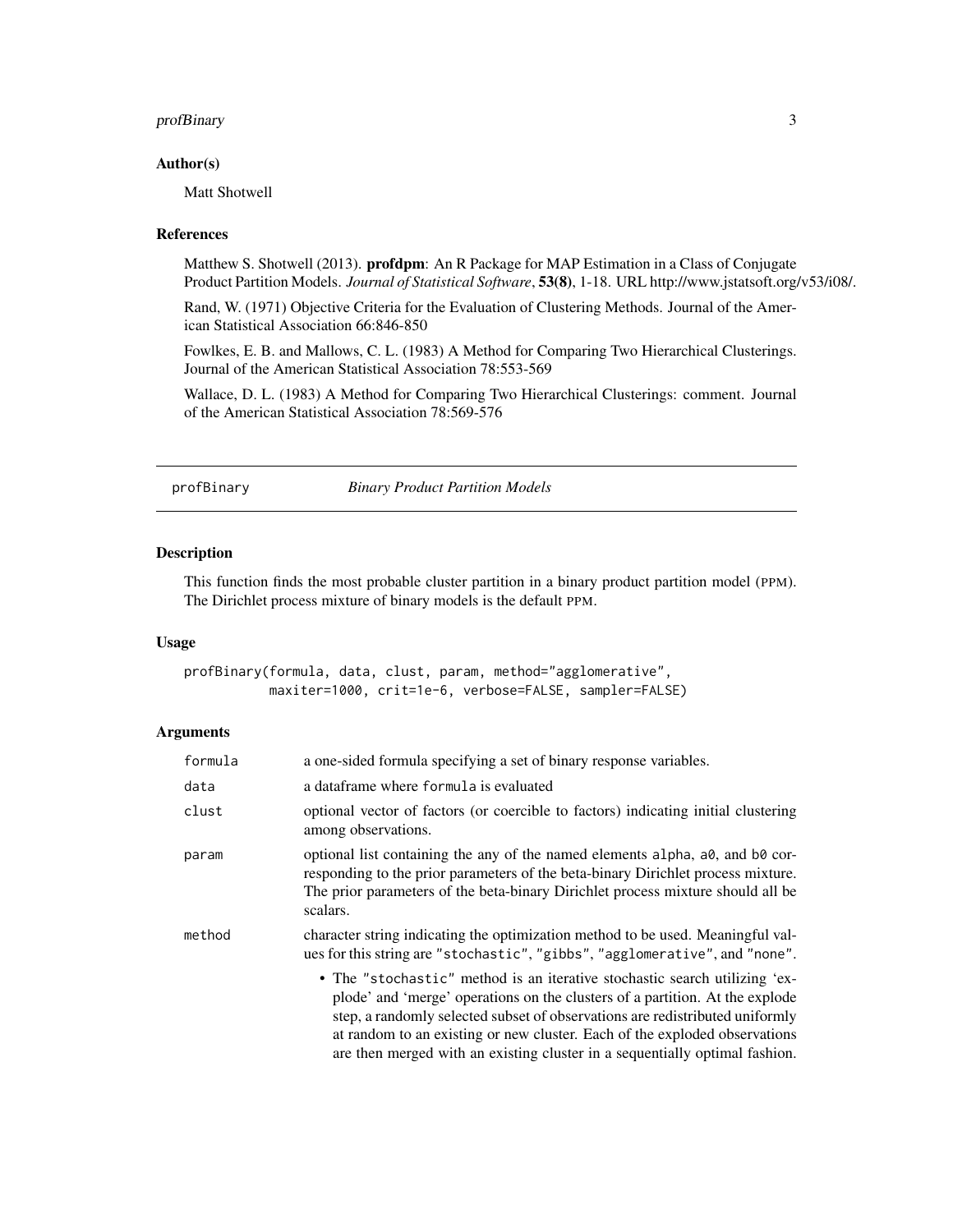Optimization involves computing a moving average of the relative change in the marginal posterior distribution over the possible clusters after each iteration. The optimization stopping criterion is the minumim value this quantity can take before stopping the optimization cycle. If the optimization cycle reaches the maximum allowable iterations before meeting the stopping criterion, a warning is issued.

- The "gibbs" method implements the Polya urn Gibbs sampler. This method draws samples from the posterior distribution over the cluster partition in a sequential Gibbs fashion. The sample value with greatest posterior mass is returned. See MacEachern (1994) for details.
- The "agglomerative" method initially places each observation into seperate clusters. At each iteration, two of the remaining clusters are merged, where the merged clusters are chosen such that the resulting increase in the posterior mass function is maximized. This is repeated until only one cluster remains. The MAP estimate is the cluster partition, among those considered, which maximizes the posterior mass function over the possible cluster partitions. See Ward (1963) for additional details.
- The "fast" method is a modified version of Sequential Update and Greedy Search (SUGS). This SUGS algorithm assigns observations to clusters sequentially. Initally, the first observation forms a singleton cluster. Subsequent observations are assigned to an existing cluster, or form a new singleton cluster by optimizing the associated posterior probabilities, conditional on previous cluster assignments. See Wang and Dunson (2010) for additional details.
- The "none" method is typically used in conjunction with the clust option to specify an initial cluster partition. If "none" is specified without clust, a simple algorithm is used to initialize the cluster partition. Otherwise, the cluster partition is initialized using the clust argument. The posterior statistics are then computed for initialized clusters.

| maxiter | integer value specifying the maximum number of iterations for the optimization<br>algorithm.               |
|---------|------------------------------------------------------------------------------------------------------------|
| crit    | numeric scalar constituting a stopping criterion for the "stochastic" and "gibbs"<br>optimization methods. |
| verbose | logical value indicating whether the routine should be verbose in printing.                                |
| sampler | for the "gibbs" method, return the last sampled value instead of the MAP esti-<br>mate                     |

#### Details

This function fits a Dirichlet process mixture of binary models (DPMBM) using the profile method. This method will cluster binary observations vectors (rows of  $y$ ) into clusters. The cluster partition is estimated by maximizing the marginal posterior distribution over all possible cluster partitions. Each cluster has an associated binary model. The binary model assigns Bernoulli probabilities independently to each binary valued outcome, corresponding to the columns of y. The prior parameters a0 and b0 assign a beta prior distribution to each outcome probability. Conditional on the estimated cluster partition, each outcome probability is beta distributed *a posteriori*. The function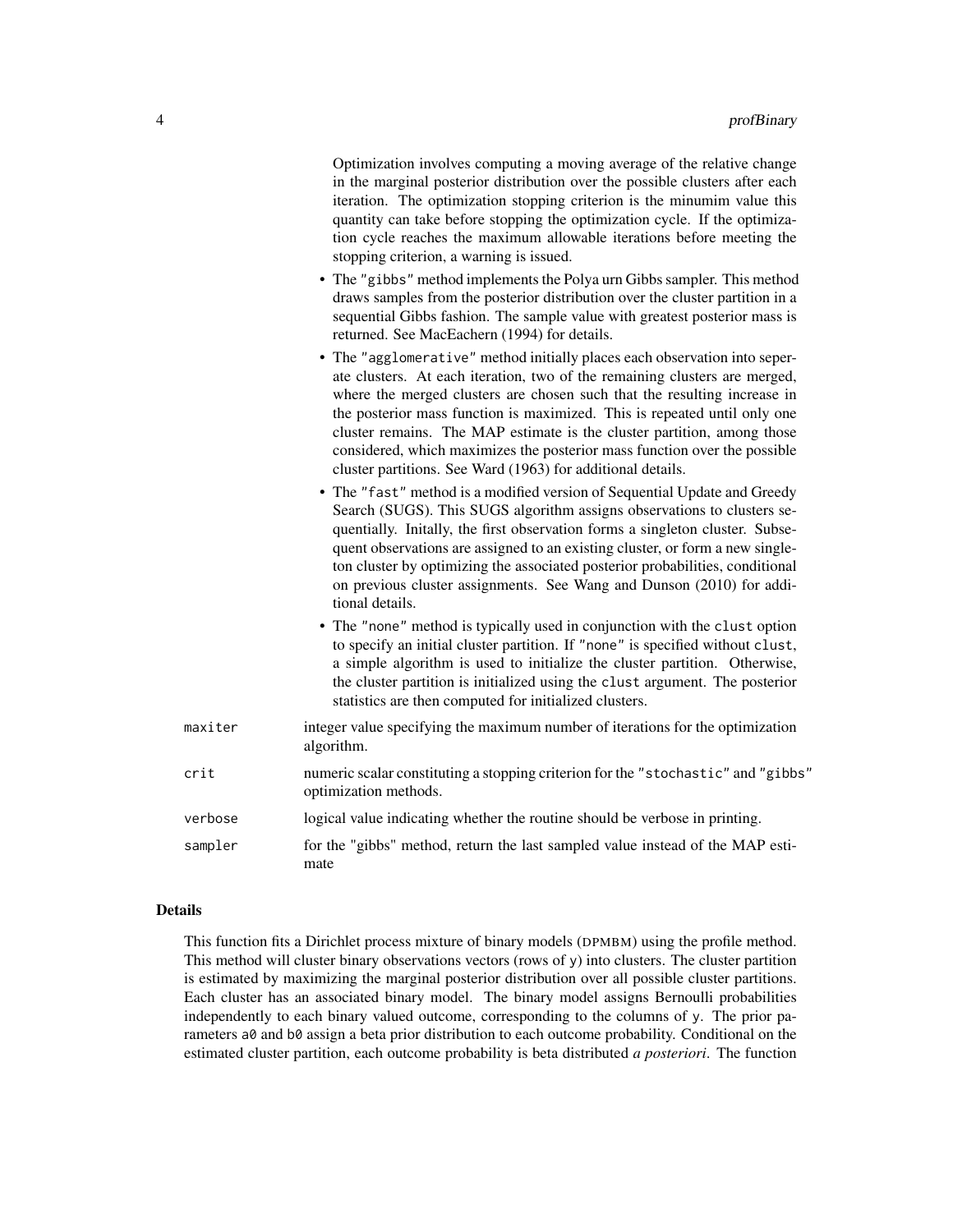#### <span id="page-4-0"></span>profBinary 5

profBinary returns the associated posterior parameters of the beta destribution for each cluster and outcome probability.

Missing observations (NA) are removed automatically and a warning is issued. The return value contains the reduced observation matrix.

#### Value

An instance of the class profBinary containing the following objects

| V           | the numeric matrix of observations, where rows with missing observations (NA)<br>are removed                         |
|-------------|----------------------------------------------------------------------------------------------------------------------|
| param       | the list of prior parameters                                                                                         |
| clust       | a numeric vector of integers indicating cluster membership for each non-missing<br>observation                       |
| a           | a list of numeric vectors containing the posterior vector $\alpha$ for each cluster                                  |
| $\mathbf b$ | a list of numeric vectors containing the posterior vector $b$ for each cluster                                       |
| logp        | the unnormalized log value of the marginal posterior mass function for the clus-<br>ter partition evaluated at clust |
| model       | a model frame, resulting from a call to model. Frame                                                                 |

#### Author(s)

Matt Shotwell

#### References

Matthew S. Shotwell (2013). **profdpm**: An R Package for MAP Estimation in a Class of Conjugate Product Partition Models. *Journal of Statistical Software*, 53(8), 1-18. URL http://www.jstatsoft.org/v53/i08/.

Ward, J. H. (1963) Heirarchical Grouping to Optimize an Objective Function. Journal of the American Statistical Association 58:236-244 MacEachern, S. N. (1994) Estimating Normal Means with Conjugate Style Dirichlet Process Prior. Communications in Statistics B 23:727-741

#### See Also

[pci](#page-1-1)

#### Examples

```
library(profdpm)
set.seed(42)
# simulate two clusters of multivariate binary data
p <- seq(0.9,0.1,length.out=3)
y1 <- matrix(rbinom(333, 1, p), 111, 3, TRUE)
y2 <- matrix(rbinom(333, 1, rev(p)), 111, 3, TRUE)
dat <- as.data.frame(rbind(y1, y2))
```
# fit the PPM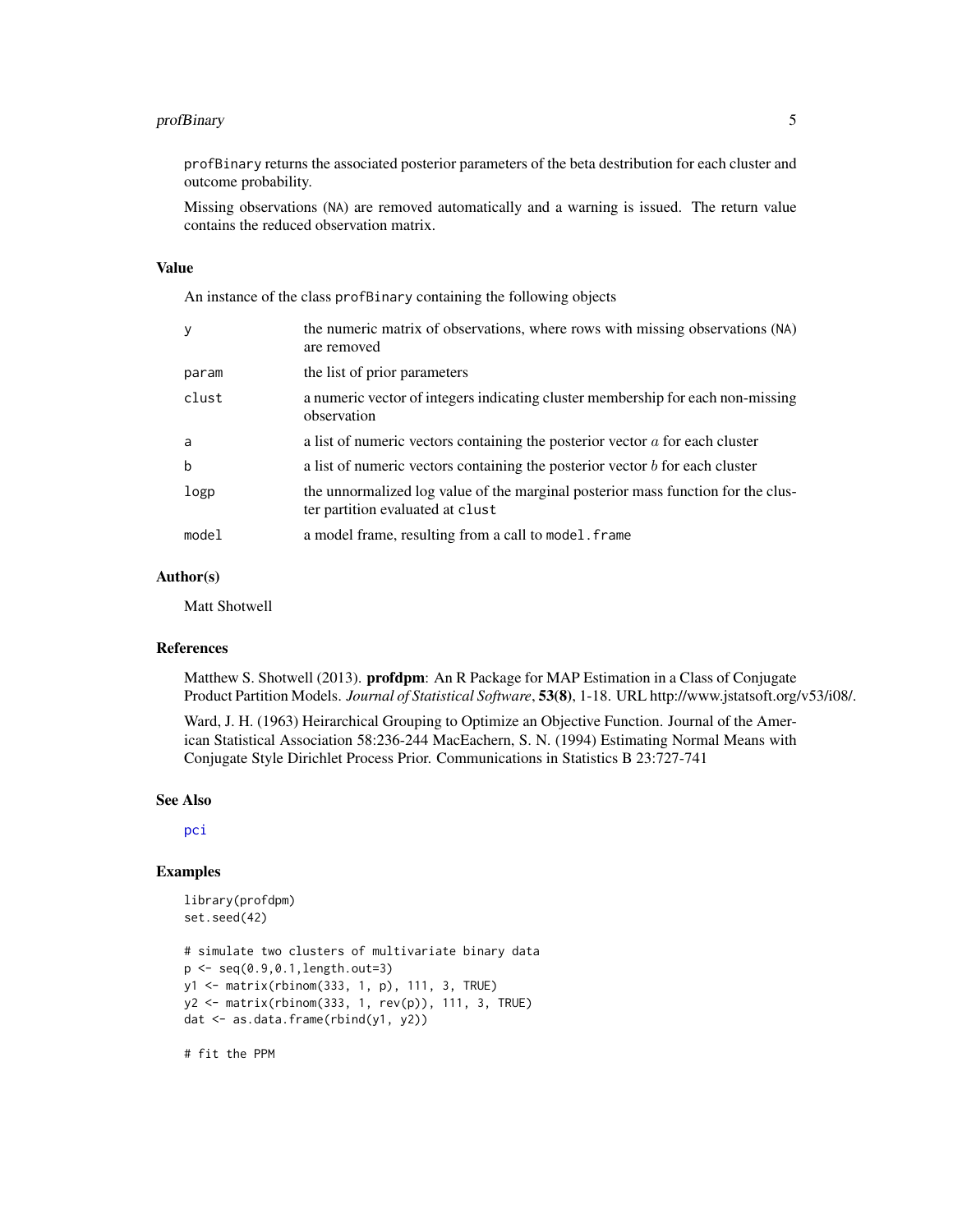```
fitb <- profBinary(~0+., data=dat)
# plot the data ordered by cluster
image(t(as.matrix(fitb$model)[order(fitb$clust),]),
     xaxt="n", yaxt="n", col=0:1)
axis(3, labels=paste("V", 1:3, sep=""), at=0:2/2)
# plot the data ordered and colored by cluster
image(t(as.matrix(fitb$model) * fitb$clust)[, order(fitb$clust)],
     xaxt="n", yaxt="n", col=0:length(unique(fitb$clust)))
axis(3, labels=paste("V", 1:3, sep=""), at=0:2/2)
```

| profdpm | Profile Inference for Dirichlet Process Mixtures and Other Product |
|---------|--------------------------------------------------------------------|
|         | <b>Partition Models</b>                                            |

#### Description

This package facilitates profile inference (inference at the posterior mode) for a class of product partition models (PPM). The Dirichlet process mixture is a specific case in this class and is selected by default. These methods search for the maximum posterior (MAP) estimate for the cluster partition in the PPM.

#### **Details**

| Package:  | profdpm    |
|-----------|------------|
| Type:     | Package    |
| Version:  | 3.3        |
| Date:     | 2013-05-24 |
| License:  | $GPL (=2)$ |
| LazyLoad: | yes        |

#### **Contents**

- profLinear Linear Product Partition Models
- profBinary Binary Product Partition Models
- pci Partition Comparison Indices

#### Author(s)

Matt Shotwell Maintainer: Matt Shotwell <matt.shotwell@vanderbilt.edu>

#### References

Matthew S. Shotwell (2013). **profdpm**: An R Package for MAP Estimation in a Class of Conjugate Product Partition Models. *Journal of Statistical Software*, 53(8), 1-18. URL http://www.jstatsoft.org/v53/i08/.

<span id="page-5-0"></span>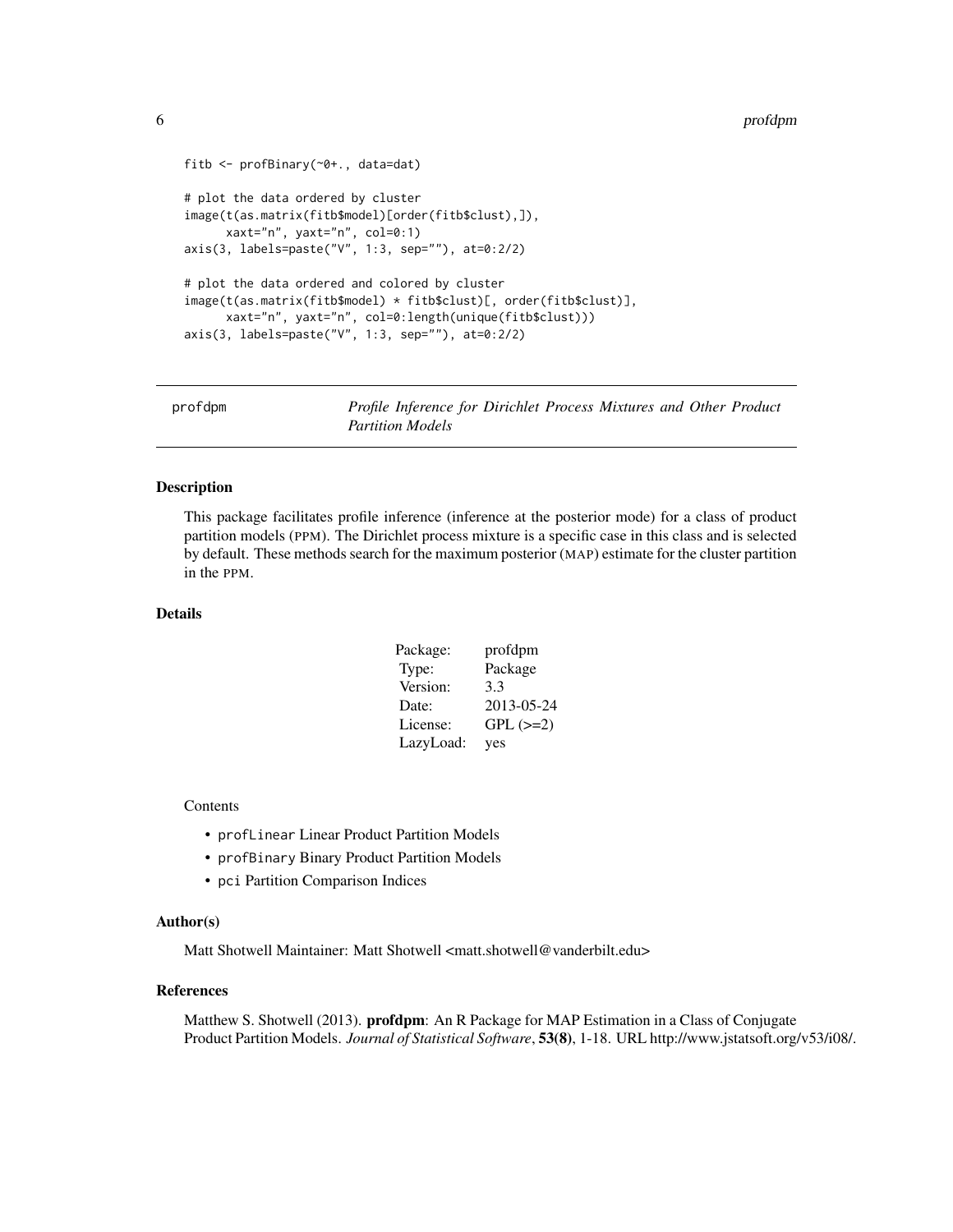<span id="page-6-1"></span><span id="page-6-0"></span>

#### Description

This function finds the most probable cluster partition in a linear product partition model (PPM). The Dirichlet process mixture of linear models is the default PPM.

#### Usage

profLinear(formula, data, group, clust, param, method="agglomerative", maxiter=1000, crit=1e-6, verbose=FALSE, sampler=FALSE)

#### Arguments

| a formula.                                                                                                                                                                                                                                                                                                                                                                                                                                                                                                                                                                                                                                                                                                                                                                                                                                                                                                                                                                                                                                                                                                                                   |
|----------------------------------------------------------------------------------------------------------------------------------------------------------------------------------------------------------------------------------------------------------------------------------------------------------------------------------------------------------------------------------------------------------------------------------------------------------------------------------------------------------------------------------------------------------------------------------------------------------------------------------------------------------------------------------------------------------------------------------------------------------------------------------------------------------------------------------------------------------------------------------------------------------------------------------------------------------------------------------------------------------------------------------------------------------------------------------------------------------------------------------------------|
| a dataframe where formula is evaluated                                                                                                                                                                                                                                                                                                                                                                                                                                                                                                                                                                                                                                                                                                                                                                                                                                                                                                                                                                                                                                                                                                       |
| optional vector of factors (or coercible to factors) indicating grouping among<br>observations. Observations that are grouped will be clustered together. This is<br>useful if several values form a single longitudinal observation.                                                                                                                                                                                                                                                                                                                                                                                                                                                                                                                                                                                                                                                                                                                                                                                                                                                                                                        |
| optional vector of factors (or coercible to factors) indicating initial clustering<br>among observations. Grouped observations (see group) must have the same<br>clust value.                                                                                                                                                                                                                                                                                                                                                                                                                                                                                                                                                                                                                                                                                                                                                                                                                                                                                                                                                                |
| optional list containing the any of the named elements alpha, a0, b0, m0, and s0<br>corresponding to the prior parameters of the normal-gamma Dirichlet process<br>mixture. The prior parameters of the normal-gamma Dirichlet process mixture<br>should all be scalars except m0 which should be a vector of length equal to the<br>number of columns in x.                                                                                                                                                                                                                                                                                                                                                                                                                                                                                                                                                                                                                                                                                                                                                                                 |
| character string indicating the optimization method to be used. Meaningful val-<br>ues for this string are "stochastic", "gibbs", "agglomerative", and "none".                                                                                                                                                                                                                                                                                                                                                                                                                                                                                                                                                                                                                                                                                                                                                                                                                                                                                                                                                                               |
| • The "stochastic" method is an iterative stochastic search utilizing 'ex-<br>plode' and 'merge' operations on the clusters of a partition. At the explode<br>step, a randomly selected subset of observations are redistributed uniformly<br>at random to an existing or new cluster. Each of the exploded observations<br>are then merged with an existing cluster in a sequentially optimal fashion.<br>Optimization involves computing a moving average of the relative change<br>in the marginal posterior distribution over the possible clusters after each<br>iteration. The optimization stopping criterion is the minumim value this<br>quantity can take before stopping the optimization cycle. If the optimiza-<br>tion cycle reaches the maximum allowable iterations before meeting the<br>stopping criterion, a warning is issued.<br>• The "gibbs" method implements the Polya urn Gibbs sampler. This method<br>draws samples from the posterior distribution over the cluster partition in a<br>sequential Gibbs fashion. The sample value with greatest posterior mass is<br>returned. See MacEachern(1994) for details. |
|                                                                                                                                                                                                                                                                                                                                                                                                                                                                                                                                                                                                                                                                                                                                                                                                                                                                                                                                                                                                                                                                                                                                              |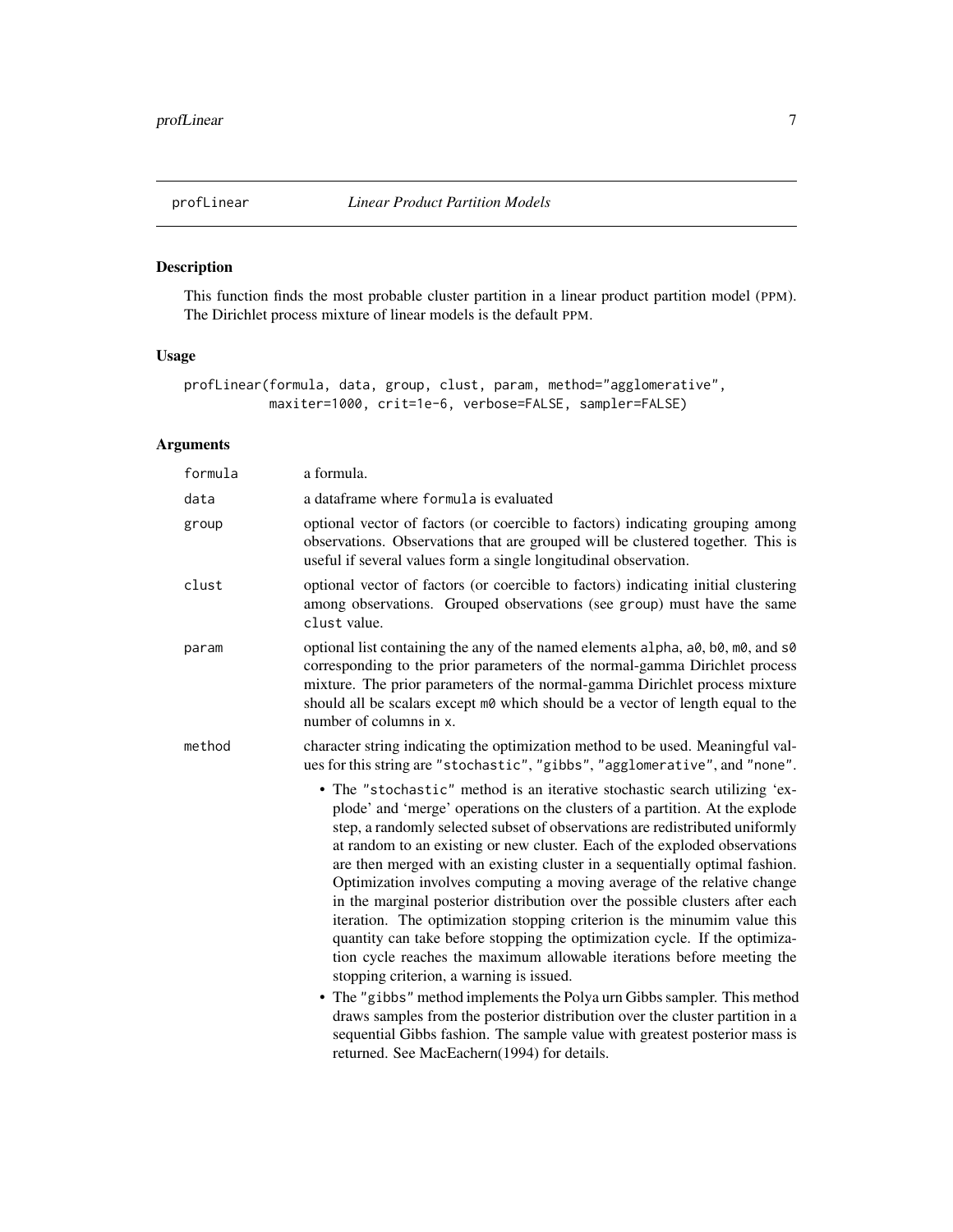| quentially. Initally, the first observation forms a singleton cluster. Subse-<br>quent observations are assigned to an existing cluster, or form a new single-<br>ton cluster by optimizing the associated posterior probabilities, conditional<br>on previous cluster assignments. See Wang and Dunson (2010) for addi-<br>• The "none" method is typically used in conjunction with the clust option<br>to specify an initial cluster partition. If "none" is specified without clust, |
|------------------------------------------------------------------------------------------------------------------------------------------------------------------------------------------------------------------------------------------------------------------------------------------------------------------------------------------------------------------------------------------------------------------------------------------------------------------------------------------|
| a simple algorithm is used to initialize the cluster partition. Otherwise,<br>the cluster partition is initialized using the clust argument. The posterior                                                                                                                                                                                                                                                                                                                               |
| integer value specifying the maximum number of iterations for the optimization                                                                                                                                                                                                                                                                                                                                                                                                           |
| numeric scalar constituting a stopping criterion for the "stochastic" and "gibbs"                                                                                                                                                                                                                                                                                                                                                                                                        |
| logical value indicating whether the routine should be verbose in printing.                                                                                                                                                                                                                                                                                                                                                                                                              |
| for the "gibbs" method, return the last sampled value instead of the MAP esti-                                                                                                                                                                                                                                                                                                                                                                                                           |
|                                                                                                                                                                                                                                                                                                                                                                                                                                                                                          |

#### Details

This function fits a Dirichlet process mixture of linear models (DPMLM) using the profile method. This method will group the observations into clusters. The clusters are determined by maximizing the marginal posterior distribution over the space of possible clusters. Each cluster has an associated linear model. Notationally, the linear model for cluster  $k$  has the form

$$
y = \gamma' x + \epsilon,
$$

where y and x are the observation vector and covariate matrix for a particular cluster,  $\epsilon$  has a multivariate normal distribution with mean zero and precision matrix  $\tau I$ , and  $\gamma$  is the vector of linear coefficients. In the DPMLM, conditional on the clustering,  $\gamma$  and  $\tau$  have a joint normal-gamma posterior distribution of the form

$$
p(m, \tau | y, x) = N(\gamma | m, \tau S) G(\tau | a, b),
$$

where  $N(\cdot)$  is the multivariate normal density function with mean vector m and precision matrix  $\tau S$  and  $G(\cdot)$  is the gamma density function with shape and scale parameters a and b. In addition to the cluster indicators, the posterior quantities  $S, m, a$ , and b are provided for each cluster in the return value.

Missing observations (NA) are removed automatically and a warning is issued.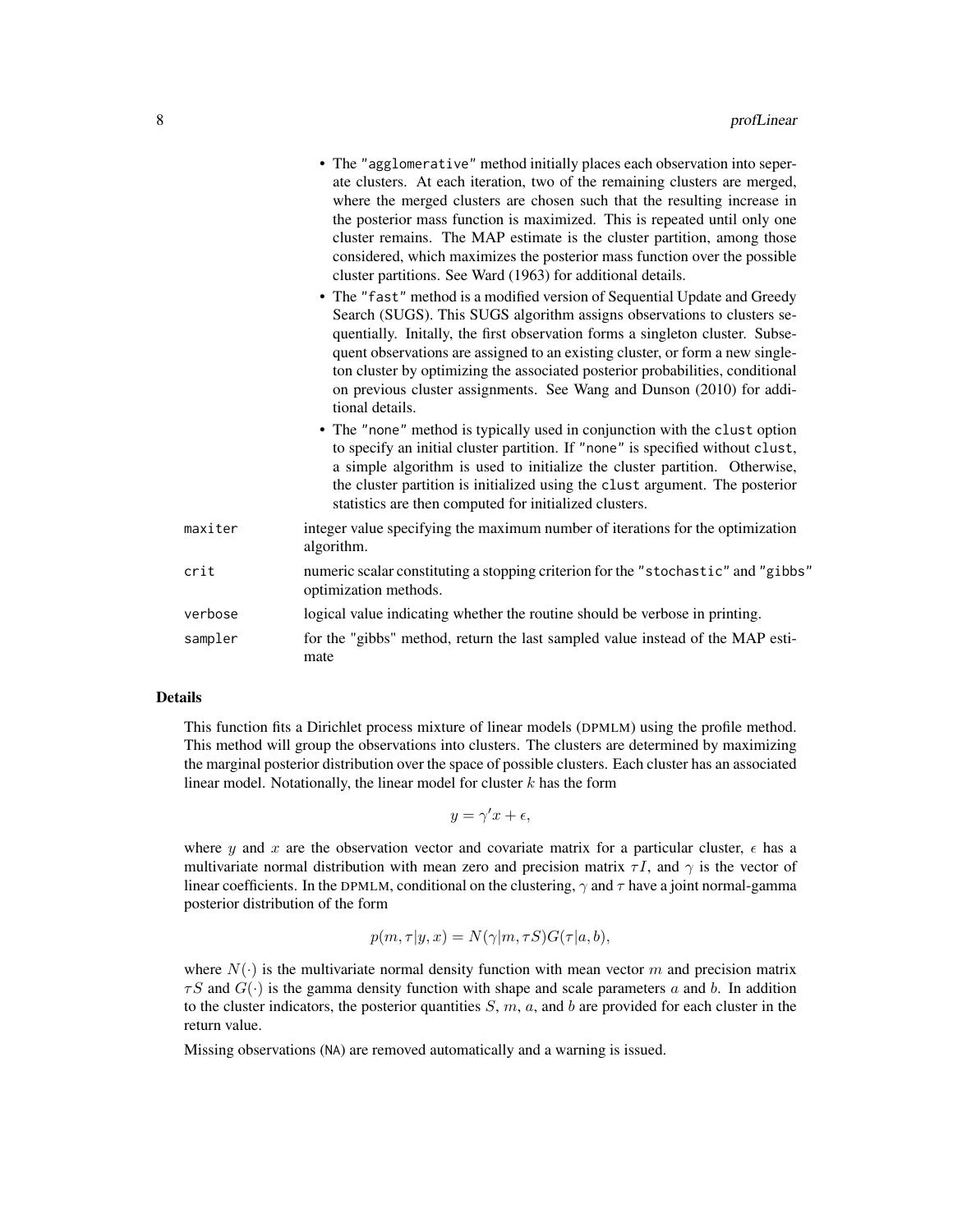#### <span id="page-8-0"></span>profLinear 9

#### Value

An instance of the class profLinear containing the following objects

| y            | the numeric outcome vector, where missing observations (NA) are removed                                              |
|--------------|----------------------------------------------------------------------------------------------------------------------|
| $\mathsf{x}$ | the numeric design matrix, where missing covariates (NA) are removed                                                 |
| group        | the grouping vector, where missing group values (NA) are removed                                                     |
| param        | the list of prior parameters                                                                                         |
| clust        | a numeric vector of integers indicating cluster membership for each non-missing<br>observation                       |
| a            | a numeric vector containing the posterior parameter $a$ for each cluster                                             |
| b            | a numeric vector containing the posterior parameter $b$ for each cluster                                             |
| m            | a list of numeric vectors containing the posterior vector $m$ for each cluster                                       |
| S            | a list of numeric matrices containing the posterior matrix $S$ for each cluster                                      |
| logp         | the unnormalized log value of the marginal posterior mass function for the clus-<br>ter partition evaluated at clust |
| model        | a model frame, resulting from a call to model. Frame                                                                 |

#### Author(s)

Matt Shotwell

#### References

Matthew S. Shotwell (2013). profdpm: An R Package for MAP Estimation in a Class of Conjugate Product Partition Models. *Journal of Statistical Software*, 53(8), 1-18. URL http://www.jstatsoft.org/v53/i08/.

Ward, J. H. (1963) Heirarchical Grouping to Optimize an Objective Function. Journal of the American Statistical Association 58:236-244 MacEachern, S. N. (1994) Estimating Normal Means with Conjugate Style Dirichlet Process Prior. Communications in Statistics B 23:727-741

#### See Also

[pci](#page-1-1)

#### Examples

```
library(profdpm)
set.seed(42)
# set up some data
# linear model 0
x0 <- rnorm(50, 0, 3)
y0 <- x0 + rnorm(50, 0, 1)
# linear model 1
x1 \le - rnorm(50, 0, 3)
y1 <- 10 - x1 + rnorm(50, 0, 1)
```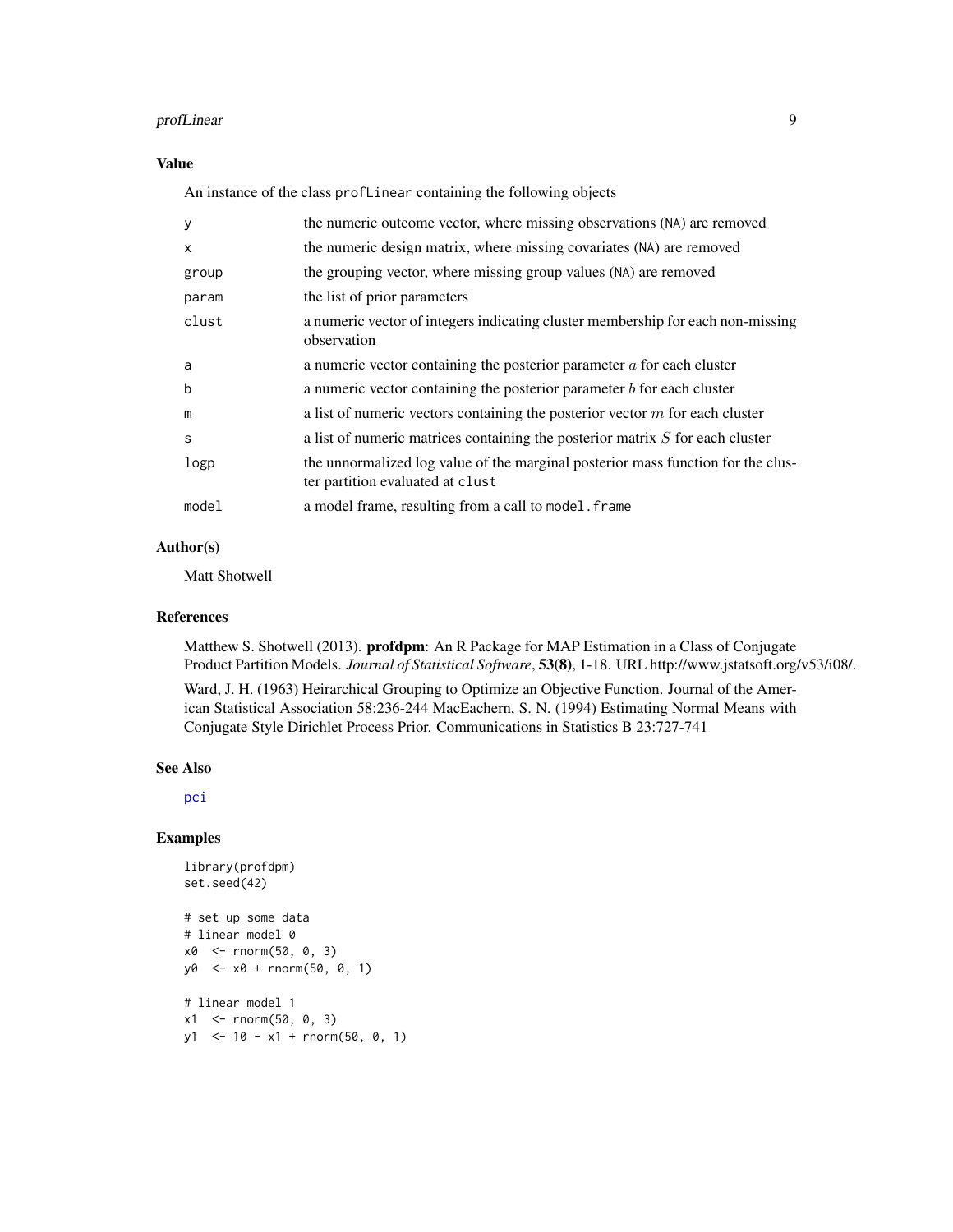```
# add a column of ones to the covariate matrix (intercept)
dat \leq data.frame(x=c(x0, x1), y=c(y0,y1))
# indicate grouping within each linear model
grp <- c(rep(seq(0,4),10), rep(seq(5,9),10))
# fit the DPMLM
fit \leq profLinear(y \sim x, data=dat, group=grp)
# plot the resulting fit(s)
plot(dat$x, dat$y, xlab='x', ylab='y')
for(i in 1:length(fit$m)) {
 abline( a=fit$m[[i]][1], b=fit$m[[i]][2] )
}
```
summary.profBinary *Summarize objects of class* profBinary*.*

#### Description

summary.profBinary is an S3 method to summarize objects of the class profBinary.

#### Usage

## S3 method for class 'profBinary' summary(object, ...)

#### Arguments

| object                  | an instance of class profBinary |
|-------------------------|---------------------------------|
| $\cdot$ $\cdot$ $\cdot$ | additional arguments (not used) |

#### Details

The summary.profBinary function outputs summary information using the cat and print functions. For each unique value of x\$clust, the summary.profBinary function outputs the number of observation groups assigned to the corresponding cluster. The estimated outcome probabilities and their 95% credible intervals are also printed for each cluster. The 95% credible intervals are computed using the marginal posterior distribution, conditional on the estimated data partition. See the package vignette for additional information.

#### Value

A list of lists, one for each unique cluster, each with the following elements:

| groups  | The number of observation groups assigned to the corresponding cluster                       |
|---------|----------------------------------------------------------------------------------------------|
| summary | A data frame containing the estimate and 95% credible limits for each outcome<br>probability |

<span id="page-9-0"></span>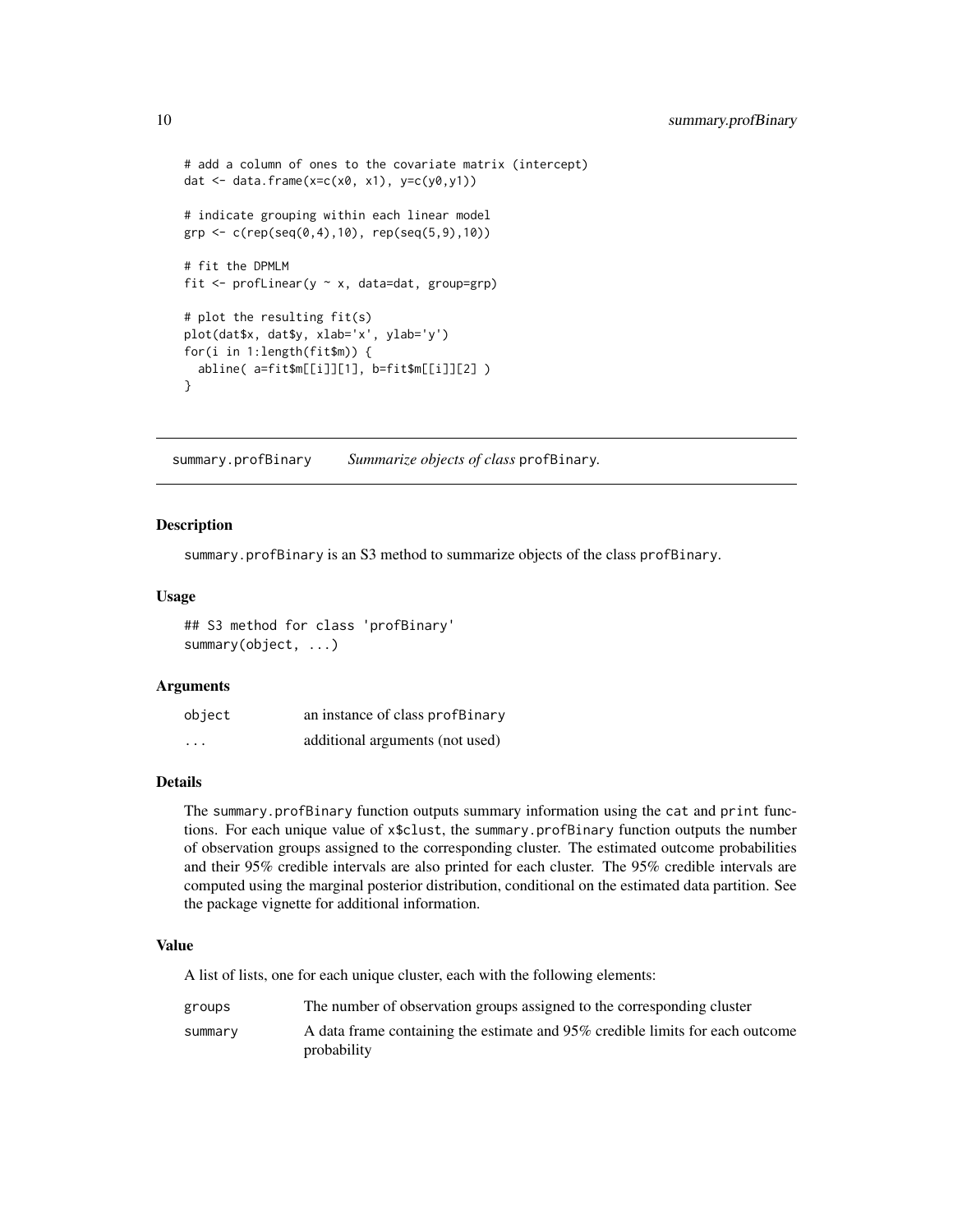#### <span id="page-10-0"></span>Author(s)

Matt Shotwell <matt.shotwell@vanderbilt.edu>

#### References

Matthew S. Shotwell (2013). **profdpm**: An R Package for MAP Estimation in a Class of Conjugate Product Partition Models. *Journal of Statistical Software*, 53(8), 1-18. URL http://www.jstatsoft.org/v53/i08/.

#### See Also

[profBinary](#page-2-1)

summary.profLinear *Summarize objects of class* profLinear*.*

#### Description

summary.profLinear is an S3 method to summarize objects of the class profLinear.

#### Usage

## S3 method for class 'profLinear' summary(object, ...)

#### Arguments

| object   | an instance of class profLinear |
|----------|---------------------------------|
| $\cdots$ | additional arguments (not used) |

#### Details

The summary.profLinear function outputs summary information using the cat and print functions. For each unique value of x\$clust, the summary.profLinear function outputs the number of observations, and observation groups assigned to the corresponding cluster. The estimated linear coefficients and their approximate 95% credible intervals are also printed for each cluster. The 95% credible intervals are computed using a Laplace approximation to the marginal posterior distribution for the linear coefficients, conditional on the estimated data partition. See the package vignette for additional information.

#### Value

A list of lists, one for each unique cluster, each with the following elements:

| groups  | The number of observation groups assigned to the corresponding cluster                      |
|---------|---------------------------------------------------------------------------------------------|
| obs     | The number of observations assigned to the corresponding cluster                            |
| summary | A data frame containing the estimate and 95% credible limits for each linear<br>coefficient |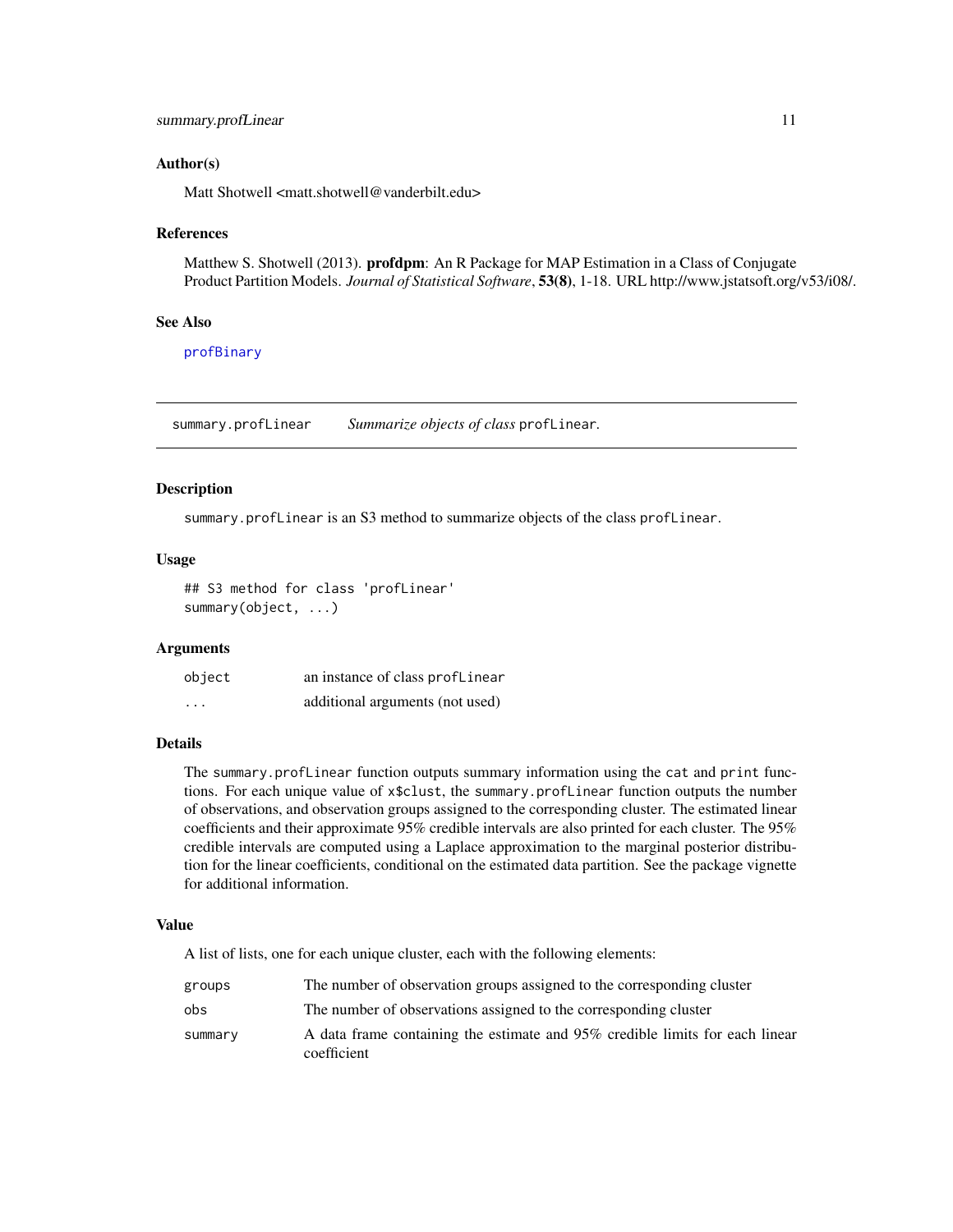#### <span id="page-11-0"></span>Author(s)

Matt Shotwell <matt.shotwell@vanderbilt.edu>

#### References

Matthew S. Shotwell (2013). profdpm: An R Package for MAP Estimation in a Class of Conjugate Product Partition Models. *Journal of Statistical Software*, 53(8), 1-18. URL http://www.jstatsoft.org/v53/i08/.

#### See Also

[profLinear](#page-6-1)